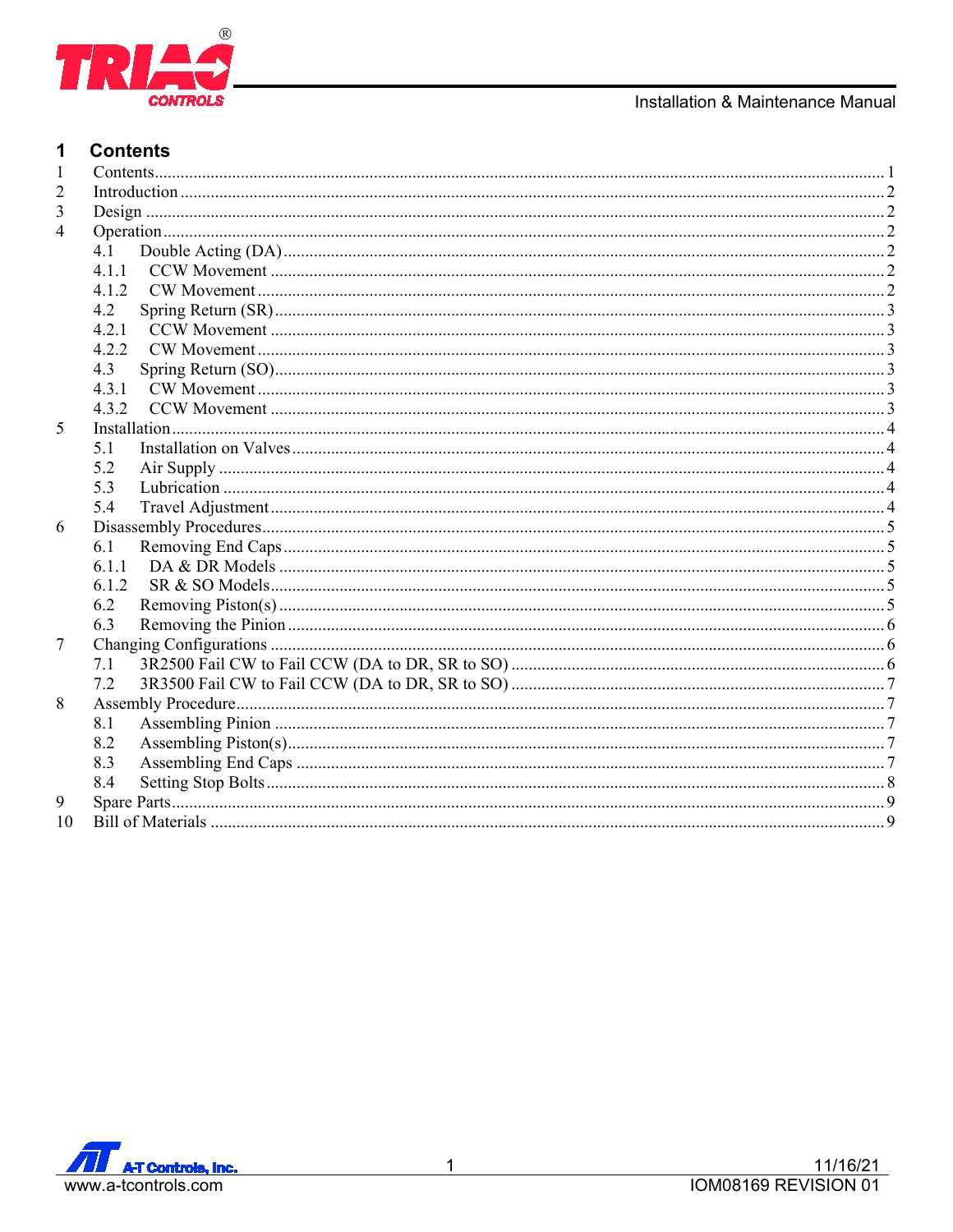

## **2 Introduction**

The following Installation and Operation Manual is a living document and will continuously be updated as the implementation of the 3R Scotch Yoke Actuators occurs. If you have any questions on the 3R Scotch Yoke Actuators, please contact A‐T Controls.

NOTES:

- This manual is also applicable to the Series 2R 2500 and 3500 Scotch Yoke Actuators.
- 
- For the sake of this document, the Drive Shaft may be referred to as the Pinion. Any instances of these two terms are referring to the Drive Shaft (3) in Bill of Materials.
- Throughout this document numbers may be seen in parentheses after a component. These numbers correspond to the numbers in the Bill of Materials that can be found toward the end of the document.

# **3 Design**

Triac 3R2500 & 3R3500 Scotch Yoke Actuators are designed and engineered to provide high cycle-life to meet the demands needed. They are offered in both double acting and spring return configurations that feature:

- Dual Travel Stops for open and close adjustment of 0±5° to 90±5°
- Multiple Temperature options
	- o Standard working temperature (‐5°F to 175°F)
	- o Low temperature ( ‐45°F to 175°F)
	- o High temperature (0°F to 300°F)
- Maximum working pressure 150 psi
- Air Supply Pressure of 40 ‐ 150 psi
- Operating media ‐ clean dry air, nitrogen, non‐ corrosive gas or light hydraulic oil.
- NAMUR VDI/VDE 3845 accessory mounting
- ISO 5211 Valve mounting



# **4 Operation**

**4.1 Double Acting (DA)** 

### **4.1.1 CCW Movement**



Applying air pressure to Port 1 pressurizes the inside chamber and drives the piston(s) of the actuator outward. This action results in the counterclockwise rotation of the drive shaft. As the piston(s) are driven outward, air is exhausted from the outside chamber(s) through Port 2.

#### **4.1.2 CW Movement**



Applying air pressure to Port 2 pressurizes the outside chamber(s) and drives the piston(s) of the actuator inward. This action results in the clockwise rotation of the drive shaft. As the piston(s) are driven inward, air is exhausted from the inside chamber through Port 1.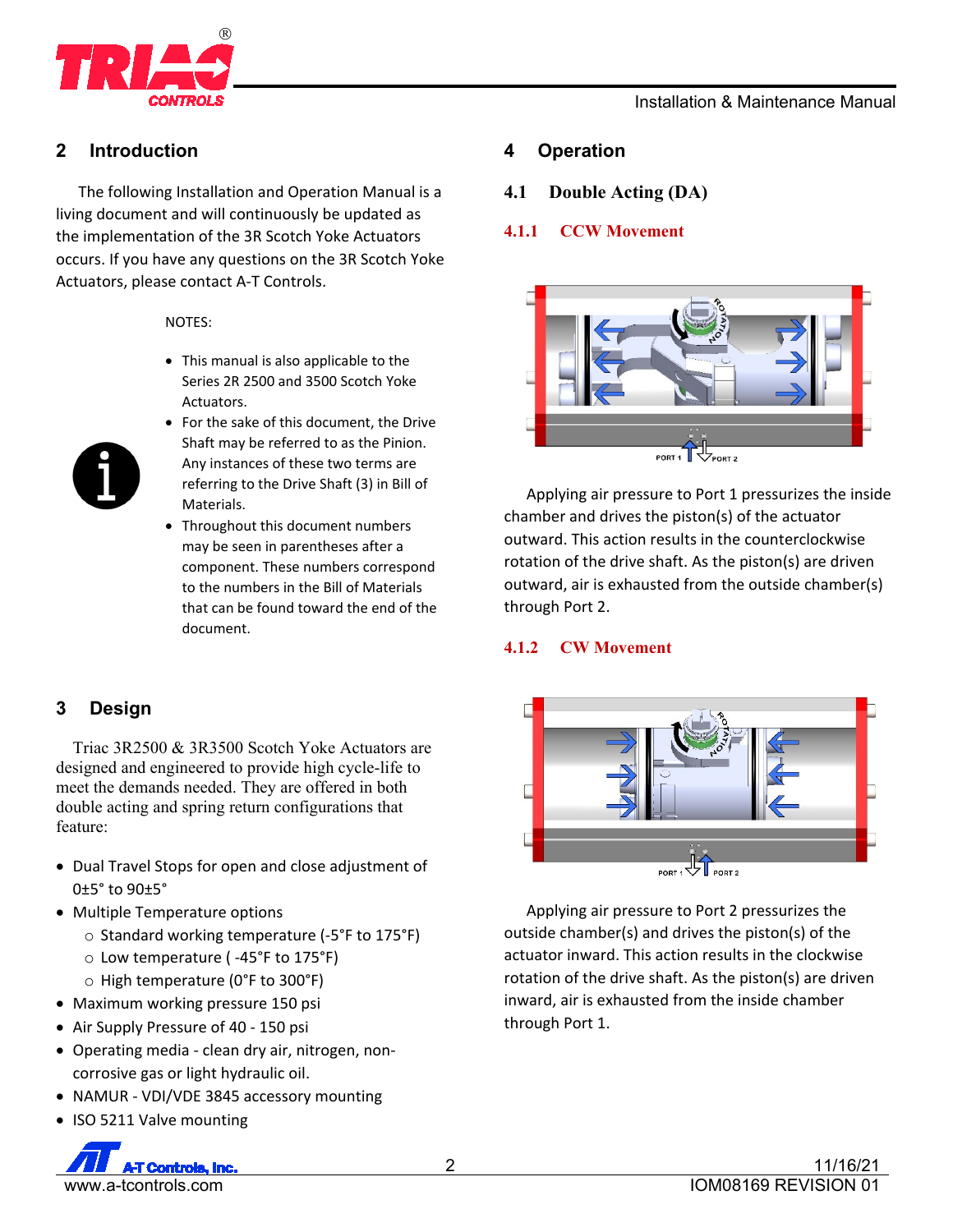

**4.2 Spring Return (SR)** 

### **4.2.1 CCW Movement**



Applying air pressure to Port 1 pressurizes the inside chamber and drives the piston(s) of the actuator outward. This action results in the counterclockwise rotation of the drive shaft. As the piston(s) are driven outward, the spring(s) are compressed, storing energy, and air is exhausted from the outside chamber(s) through Port 2.

#### **4.2.2 CW Movement**



- **With no air assist**: Exhausting air from the inside chamber through Port 1 allows the stored energy in the compressed spring(s) to force the piston(s) inward. This action results in the clockwise rotation of the drive shaft.
- **With air assist**: Applying air pressure to the outside chamber(s) through Port 2 forces the piston(s) inward. This action results in the clockwise rotation of the drive shaft. As the piston(s) are driven inward, from the stored energy in the compressed spring(s)

and air pressure, air is exhausted from the inside chamber through Port 1.

### **4.3 Spring Return (SO)**

#### **4.3.1 CW Movement**



Applying air pressure to Port 1 drives the piston(s) outward, which compresses the spring(s) and turns the drive shaft clockwise as the air volume on the outside of the piston(s) exhausts through Port 2.

#### **4.3.2 CCW Movement**



- **With no air assist:** Exhausting air from the inside chamber through Port 1 allows the stored energy in the compressed spring(s) to force the piston(s) inward. This action results in the counterclockwise rotation of the drive shaft.
- **With air assist:** Applying air pressure to the outside chamber(s) through Port 2 forces the piston(s) inward. This action results in the counterclockwise rotation of the drive shaft. As the piston(s) are driven inward, from the stored energy in the compressed

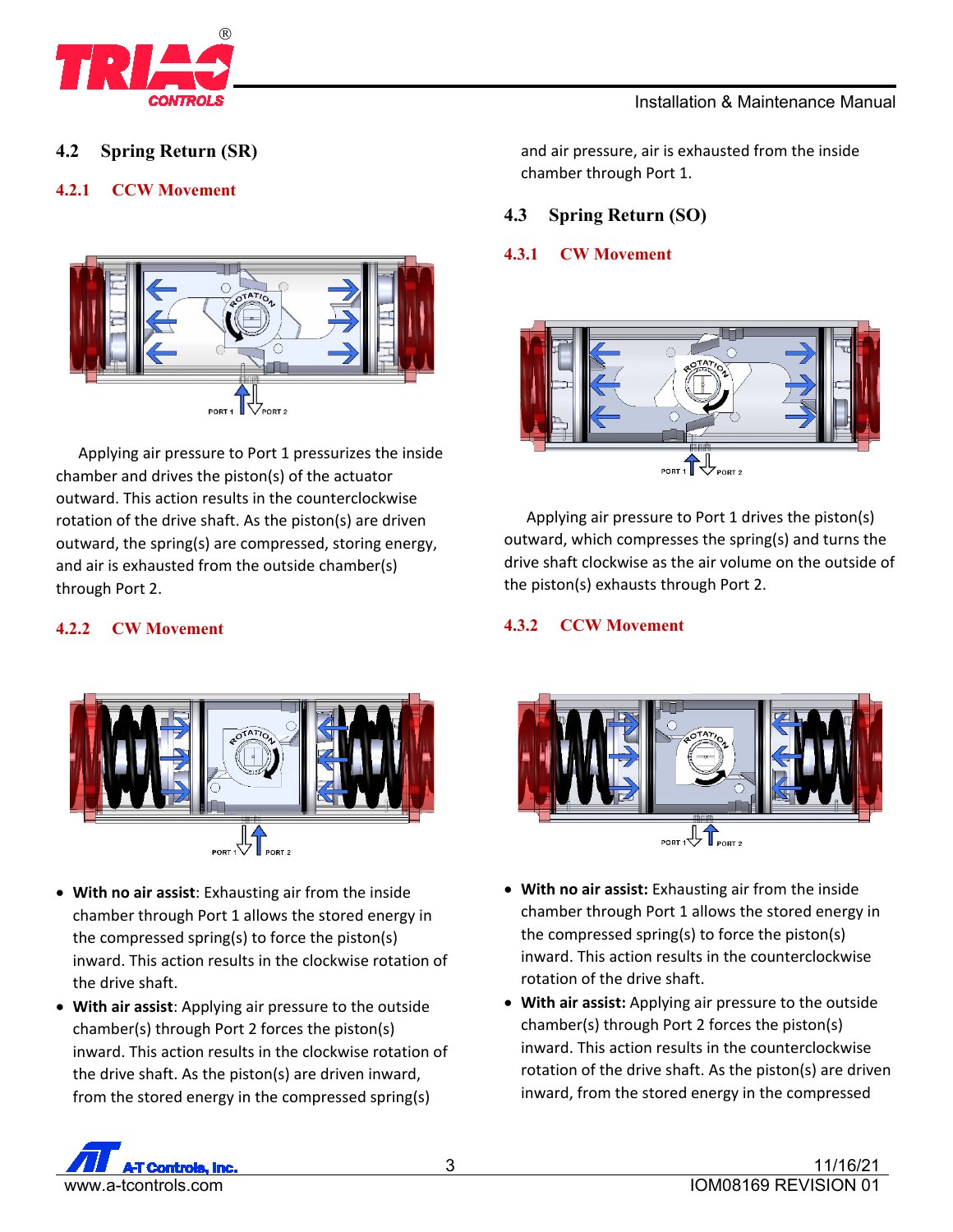

spring(s) and air pressure, air is exhausted from the inside chamber through Port 1.

# **5 Installation**

### **5.1 Installation on Valves**



**WARNING**: FOR YOUR SAFETY, IT IS IMPORTANT THAT THE FOLLOWING PRECAUTIONS BE TAKEN BEFORE ANY DISASSEMBLY OF THE ACTUATOR OCCURS.

- **Depressurize the lines and cylinder of the actuator** before removing any components.
- On spring return actuators, be careful to loosen the end cap bolts evenly due to the preload on the springs.

Triac actuators are mounted directly to valves or adapted to the valve by means of an intermediate bracket and coupler. The coupler adapts the output of the actuator to the valve shaft. Pipelines can be horizontal, vertical, or other positions. When mounting the actuator to a valve using a mounting kit; the drive shaft, coupling device and valve stem should be centered and concentric to prevent any side loading to the bottom pinion radial bearing and valve stem seal area. After mounting, it may be necessary to adjust the end of travel stop for proper open or closed valve position. Pneumatically stroke the actuator several times to assure proper operation with no binding of the coupler.

# **5.2 Air Supply**

Pneumatic piping to the actuator and associated accessories should follow the best practices for instrument pneumatic piping systems:

- Line shall be free of water, oil, pipe sealant or other contaminants.
- Operating medium is to be filtered dry air or inert gas which is filtered to 50-micron particles size or less.
- Actuator shall be supplied with proper air pressure and air volume.
- Triac 3R Scotch Yoke Actuators shall not exceed a maximum working pressure of 150 psi.
- Spring Return Models:



**Note:** If exhaust port is not piped, it is important that the exhaust port is not exposed to a corrosive atmosphere.

Please contact A‐T Controls for possible solutions if non‐ typical conditions exist.

# **5.3 Lubrication**

Triac 3R Scotch Yoke Actuators are lubricated from the factory and no additional lubrication is required unless the actuator will be performing more than 100,000 cycles.

- If more than 100,000 cycles will be performed, an oil mist lubricator is recommended.<sup>[1] [2]</sup>
	- o Use oil type VG32 Class in temperature range from 15 to 158°F
	- o Set oil mist lubricator to lowest setting.

[1]: If a Triac Scotch Yoke Actuator has been in operation with oil mist lubrication, it cannot be discontinued.

 $[2]$ : If the actuator is equipped with a pneumatic positioner or controller, oil mist lubricated air shall not be used unless the instrument manufacturer indicates that used instrument is compatible with lubricated air.

## **5.4 Travel Adjustment**



**WARNING**: TO AVOID CATASTROPHIC FAILURE TO ACTUATOR, AIR MUST BE REMOVED FROM ACTUATOR BEFORE ANY TRAVEL ADJUSTMENTS ARE MADE.

The Triac 3R Scotch Yoke Actuators have travel stop adjustments in both the clockwise and counterclockwise directions. A 5° overtravel feature provides adjustments from ‐5° to +5° at the 0° clockwise

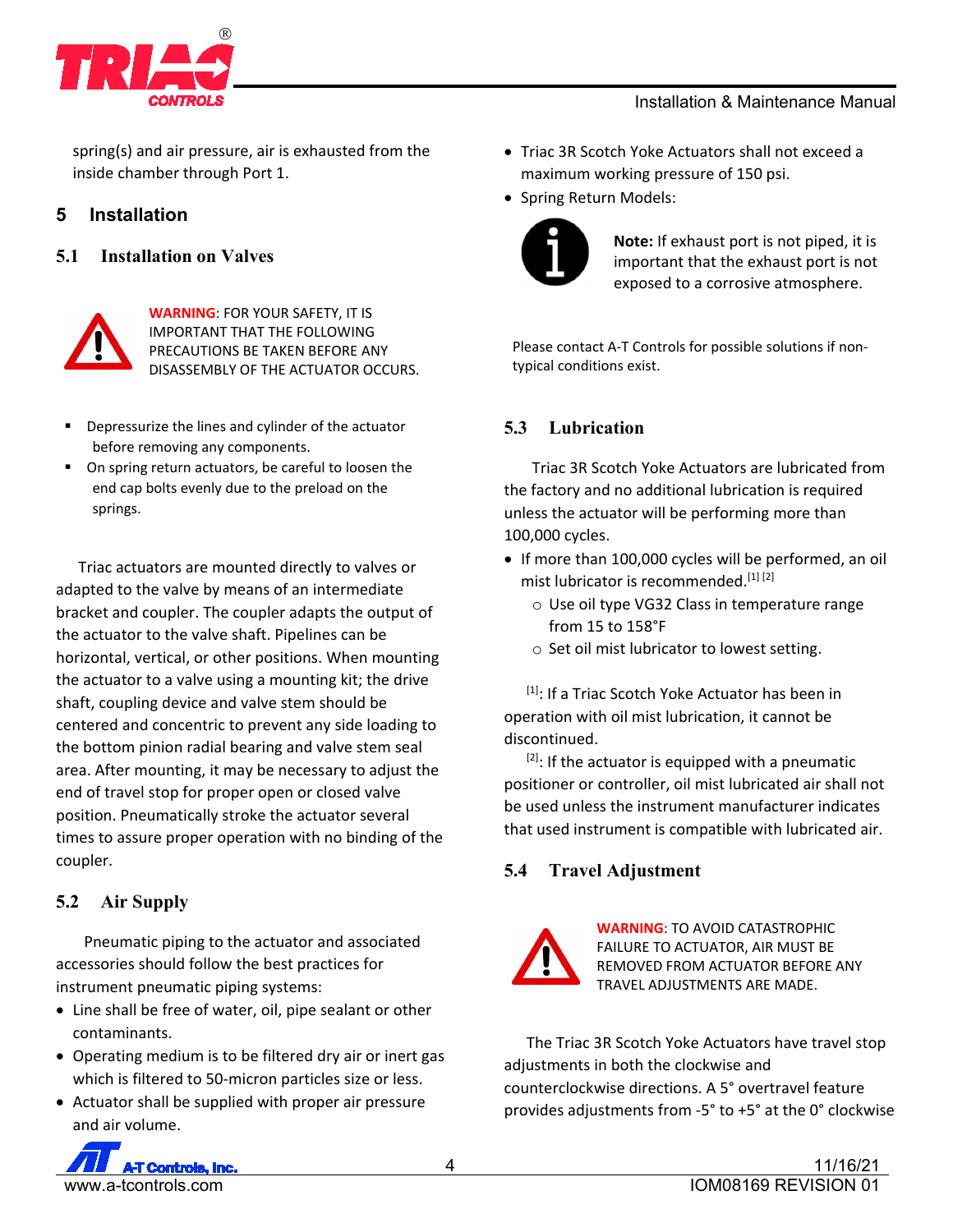

position, and from 85° to 95° at the 90° counterclockwise position.

All actuated valves require accurate travel stop adjustments at both ends of the stroke to obtain optimum performance and valve seat life. The accumulation of tolerances in the adaption of actuators to valves is such that there must be a range of adjustment for both ends of the stroke to achieve the expected performance. See the valve manufacturer's IOM on how the travel should be adjusted. The following are typical features seen:

- **Ball & Plug Valves:** require precise adjustment at the open and closed position. This is to protect the seat from the flow media and to assure absolute shut‐off in the closed position.
- **Butterfly Valves:** require precise adjustment at the open and closed position. This is to assure full shut‐ off, to prevent disc overtravel which can damage the seat in the closed position, and to assure maximum flow in the open position.
- **Tee Assemblies:** where two valves are operated in tandem through a single operator, (3‐way configuration) require precise adjustment at both ends of the stroke. This is to assure the seating of both valves.

### **6 Disassembly Procedures**



**WARNING**: FOR YOUR SAFETY, IT IS IMPORTANT THAT THE FOLLOWING PRECAUTIONS BE TAKEN BEFORE ANY DISASSEMBLY OF THE ACTUATOR OCCURS.

- **P** Depressurize the lines and cylinder of the actuator before removing any components.
- On spring return actuators, be careful to loosen the end cap bolts evenly due to the preload on the springs.
- Disconnect electrical supplies

# **6.1 Removing End Caps**

#### **6.1.1 DA & DR Models**

- 1. Loosen both the Clockwise (Right) and Counterclockwise (Left) Travel Stop Bolt Nuts (12).
- 2. Back out Travel Stops Bolts (11) about six turns so the Travel Stop Cam (7) does not interfere with the Travel Stop Bolts.
- 3. Using a 14mm hex key wrench remove the 4 End Cap Bolts (23) from each side.
- 4. Remove End Caps (22) away from the Actuator Body (33).

### **6.1.2 SR & SO Models**

- 1. Loosen both the Clockwise (Right) and Counterclockwise (Left) Travel Stop Bolt Nuts (12).
- 2. Back out Travel Stop Bolts (11) about six turns so the Travel Stop Cam (7) does not interfere with the Travel Stop Bolts.
- 3. Using a 14mm hex key wrench remove the 4 End Cap Bolts (23) from each side.
- 4. Remove End Caps (22) away from the Actuator Body (33).



**CAUTION!** Make sure to remove end cap bolts evenly as there is preload from the spring.

WARNING! Do NOT touch the Pre‐Tensioning Bolt (29) or the Pre‐Tensioning Nut (25). The Spring Assembly is preset from the factory. Any adjustments could result in injury or death.

### **6.2 Removing Piston(s)**



**NOTE**: Make sure to designate or mark the positions of the piston(s) and pinion during disassembly. The piston and yoke positions will change relative to their original positions.

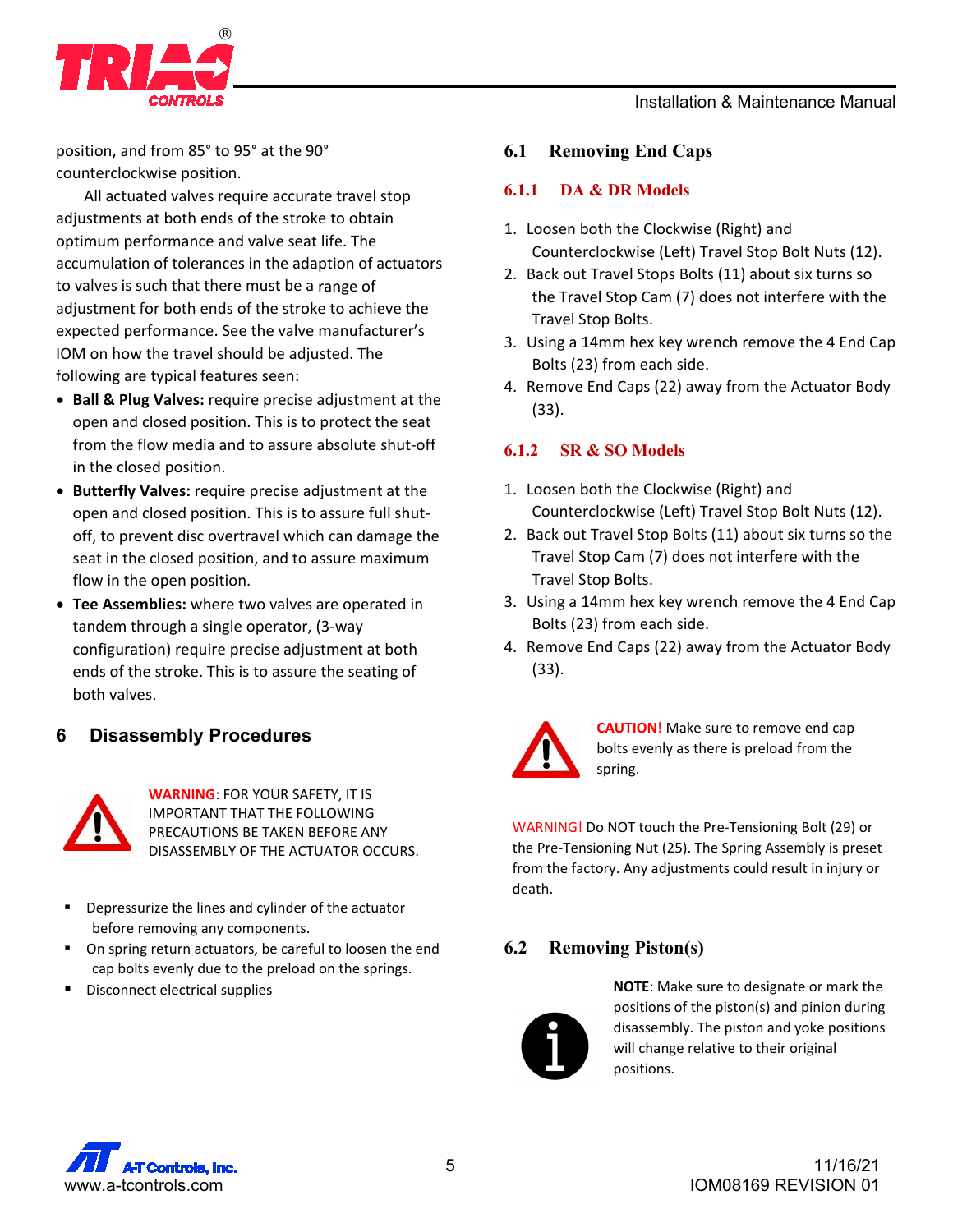

- 1. If End Caps (22) are not removed, see Removing End Caps Section for procedure to remove the End Caps before continuing.
- 2. Rotate the Pinion (3) until the Piston(s) (16) are at the end of the Actuator Body (33). This can be done by turning the Pinion (3) with a wrench on the flats located at the top of the pinion.
- 3. Remove the Piston(s) (16) from the cylinder.

## **6.3 Removing the Pinion**

- 1. If End Caps (22) and Piston(s) (16) are not removed, see Removing End Caps Section and Removing Piston(s) for procedures to remove the End Caps and Piston(s) before continuing.
- 2. Set the Actuator Body on an end.
- 3. Rotate the Pinion (3) until the flat side of the Yoke Pin (6) is facing upward.



**NOTE**: There are two different sides to the Yoke Pin (6). A flat smother side and a side that is peened.

4. Using a punch rod on the flat side of the Yoke Pin (6), knock out the Yoke Pin.



CAUTION: Do not damage the Yoke (5).

- 5. Remove Drive Shaft Snap Ring (35), Support Washer (36) and Support Bushing (37) located at top of the Pinion (3).
- 6. Tap the top of the Pinion (3) *lightly* with a plastic mallet to remove the Pinion from the upper and lower drive shaft bushings (2, 9).



WARNING: When removing the Pinion (3), the Travel Stop Cam (7) and Yoke (5) must be guided off the Pinion and removed from the Actuator Body (33) cylinder while removing the Pinion.

# **7 Changing Configurations**

### **7.1 3R2500 Fail CW to Fail CCW (DA to DR, SR to SO)**



**NOTE**: Make sure to designate or mark the positions of the piston(s) and pinion during disassembly. The piston and yoke positions will change relative to their original positions.

- 1. If End Caps (22) and Piston(s) (16) are not removed, see Removing End Caps Section and Removing Piston(s) for procedures to remove the End Caps and Piston(s) before continuing.
- 2. Set Actuator Body (33) on its end so the short side of the body is facing upward.
- 3. Rotate the Pinion (3) until the flat side of the Yoke Pin (6) is facing upward.



**NOTE**: There are two different sides to the Yoke Pin (6). A flat smother side and a side that is peened.

4. Using a punch rod on the flat side of the Yoke Pin (6), knock out the Yoke Pin and remove from Actuator Body (33) cylinder.



CAUTION: Do not damage the Yoke (5).

- 5. Without rotating the Pinion (3), rotate the Yoke (5) 180°.
- 6. Replace the Yoke Pin (6) by putting the flat side in first and hitting the pin on the peened side.
- 7. Grease cylinder surface with multi‐purpose grease.
- 8. Rotate the Piston (16) 180° from original position so that the Piston Roller (32) is properly seated in the Yoke (5).
- 9. Rotate the Pinion (3) 90° counterclockwise to confirm proper alignment.

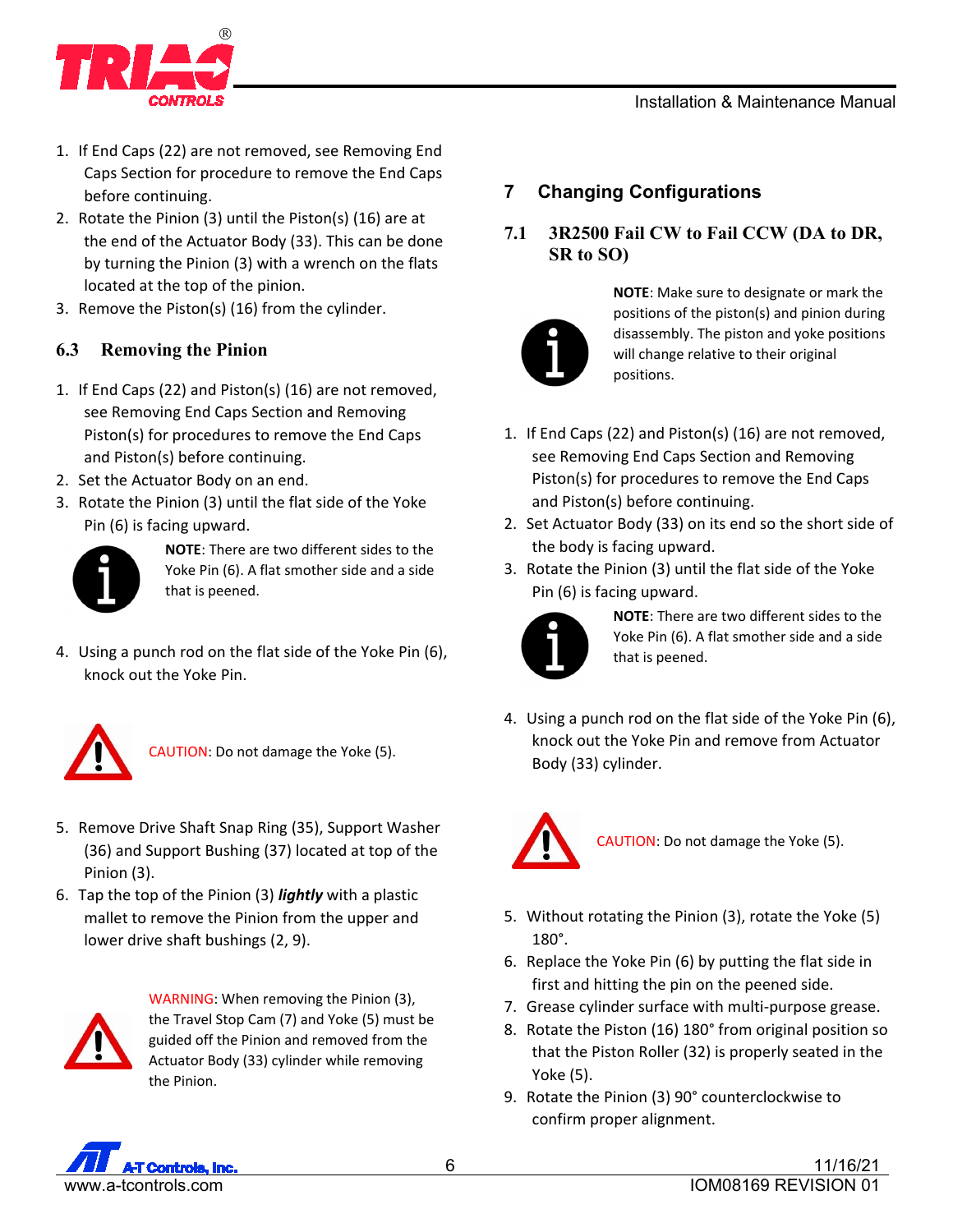

10. See Assembling End Cap Section and Setting Stop Bolts Section to complete configuration change.

### **7.2 3R3500 Fail CW to Fail CCW (DA to DR, SR to SO)**



**NOTE**: Make sure to designate or mark the positions of the piston(s) and pinion during disassembly. The piston and yoke positions will change relative to their original positions.

- 1. If End Caps (22) and Piston(s) (16) are not removed, see Removing End Caps Section and Removing Piston(s) for procedures to remove the End Caps and Piston(s) before continuing.
- 2. Grease Actuator Body (33) cylinder surface with multi‐purpose grease.
- 3. With the Pinion (3) in the counterclockwise position when the Piston(s) (16) were removed, rotate the Piston(s) 180° from original position.
- 4. Push the Piston(s) (16) into the Actuator Body (33) making sure the Piston(s) Roller Bearings (32) are properly seated in the Yoke (5).
- 5. Rotate the Pinion (3) 90° counterclockwise to confirm proper alignment.
- 6. See Assembling End Cap Section and Setting Stop Bolt Section to complete configuration change.

# **8 Assembly Procedure**

## **8.1 Assembling Pinion**

- 1. Inspect all parts for wear and replace any worn parts as needed. Make sure all parts are greased with multi‐purpose grease.
- 2. If rebuilding, on the Pinion (3) replace:
	- a. Drive Shaft Lower O‐ring (1)
	- b. Drive Shaft Lower Bushing (2)
	- c. Drive Shaft Upper Bushing (9)
	- d. Drive Shaft Upper O‐ring (10)
- 3. Install the Drive Shaft Middle Bushing (4) that goes below the Yoke (5) onto the Pinion (3).
- 4. With the Yoke (5) being supported in the Actuator Body (33) cylinder, insert the Pinion (3) through the

bottom Actuator Body cylinder opening, Yoke (5), Drive Shaft Middle Bushing (4) that goes above the Yoke, Travel Stop Cam (7) and then through Actuator Body (33) cylinder top opening.



**NOTE**: Make sure that the Travel Stop Cam (7) is oriented for correct configuration.

- 5. Install the existing, or if rebuilding new, Support Bushing (37), Support Washer (36) and Drive Shaft Snap Ring (35).
- 6. Verify the orientation of the Yoke (5) and align the Yoke Pin (6) hole on the Yoke with corresponding hole on the Pinion (3).
- 7. Relace the Yoke Pin (6) by putting the flat side in first and hitting the Yoke Pin on the peened side.

# **8.2 Assembling Piston(s)**

- 1. Inspect all parts for wear and replace any worn parts as needed. Make sure all parts are greased with multi‐purpose grease.
- 2. If rebuilding, on the Piston(s) (16) replace: a. Piston O‐Ring (17)
	- b. Piston Guide Ring (18)
- 3. Verify the orientation of the Piston(s) (16) as needed for designed operation.
- 4. Push the Piston(s) (16) into the Actuator Body (33) cylinder making sure the Piston(s) Roller Bearing(s) (32) are properly seated in the Yoke (5).
- 5. Rotate the Pinion (3) 90° counterclockwise to confirm proper alignment.

## **8.3 Assembling End Caps**

- 1. Inspect all parts for wear and replace any worn parts as needed.
- 2. Install the existing End Cap O‐ring (27) or replace the End Cap O‐ring if rebuilding.
- 3. Verify the Pinion (3) is rotated so that Piston(s) are as far into the Actuator Body (33) cylinder as possible.
- 4. Install the Spring Assembly End Cap (22) or End Cap onto the cylinder body.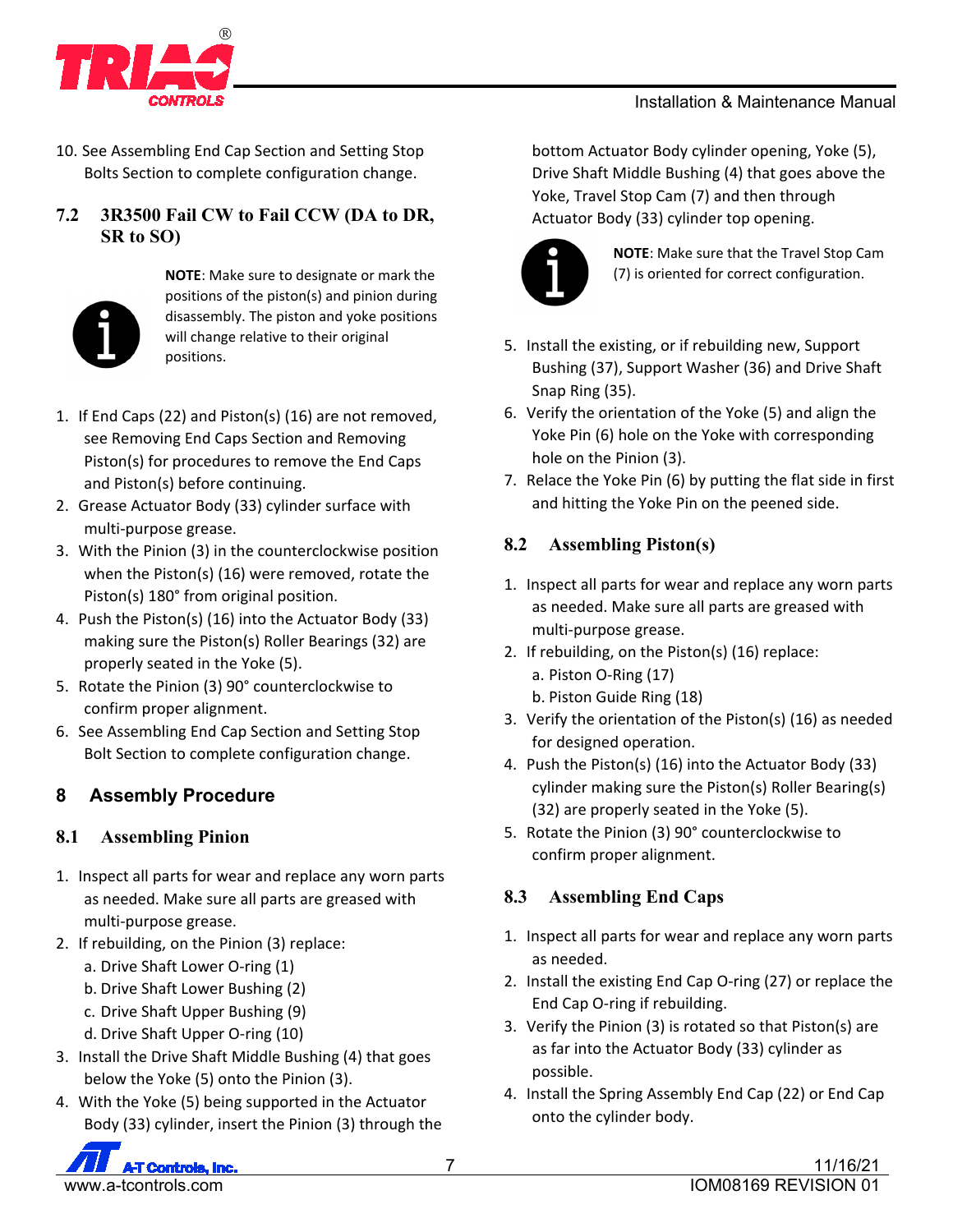

- **Spring Return**: Thread the 4 End Cap Bolts (23) down evenly, moving between the bolts, until the End Cap (22) and Actuator Body (33) contact. Repeat for opposite End Cap.
- **Double Acting:** Thread the 4 End Cap Bolts (23) until the End Cap (22) and Actuator Body (33) contact. Repeat for opposite End Cap.
- 5. Tighten End Cap Bolts (23) to 1,440 in‐lbs using a 14mm hex key wrench.

### **8.4 Setting Stop Bolts**

- 1. If rebuilding, replace the Travel Stop O‐Ring (14) on the Travel Stop Bolt (11).
- 2. Rotate the actuator to the desired clockwise position.
- 3. Tighten the Clockwise (Right) Travel Stop Bolt (11) until contact with the Travel Stop Cam (7).
- 4. While holding the Clockwise (Right) Travel Stop Bolt (11), tighten the Travel Stop Nut (12) until the Travel Stop Washer (13) contacts the Actuator Body (33); compressing the Travel Stop O‐ring (14).
- 5. Rotate the Actuator to the desired counterclockwise position.
- 6. Tighten the Counterclockwise (Left) Travel Stop Bolt (11) until contact with the Travel Stop Cam (7).
- 7. While holding the Counterclockwise (Left) Travel Stop Bolt (11), tighten the Travel Stop Nut (12) until the Travel Stop Washer (13) contacts the Actuator Body; compressing the Travel Stop O‐ring (14).

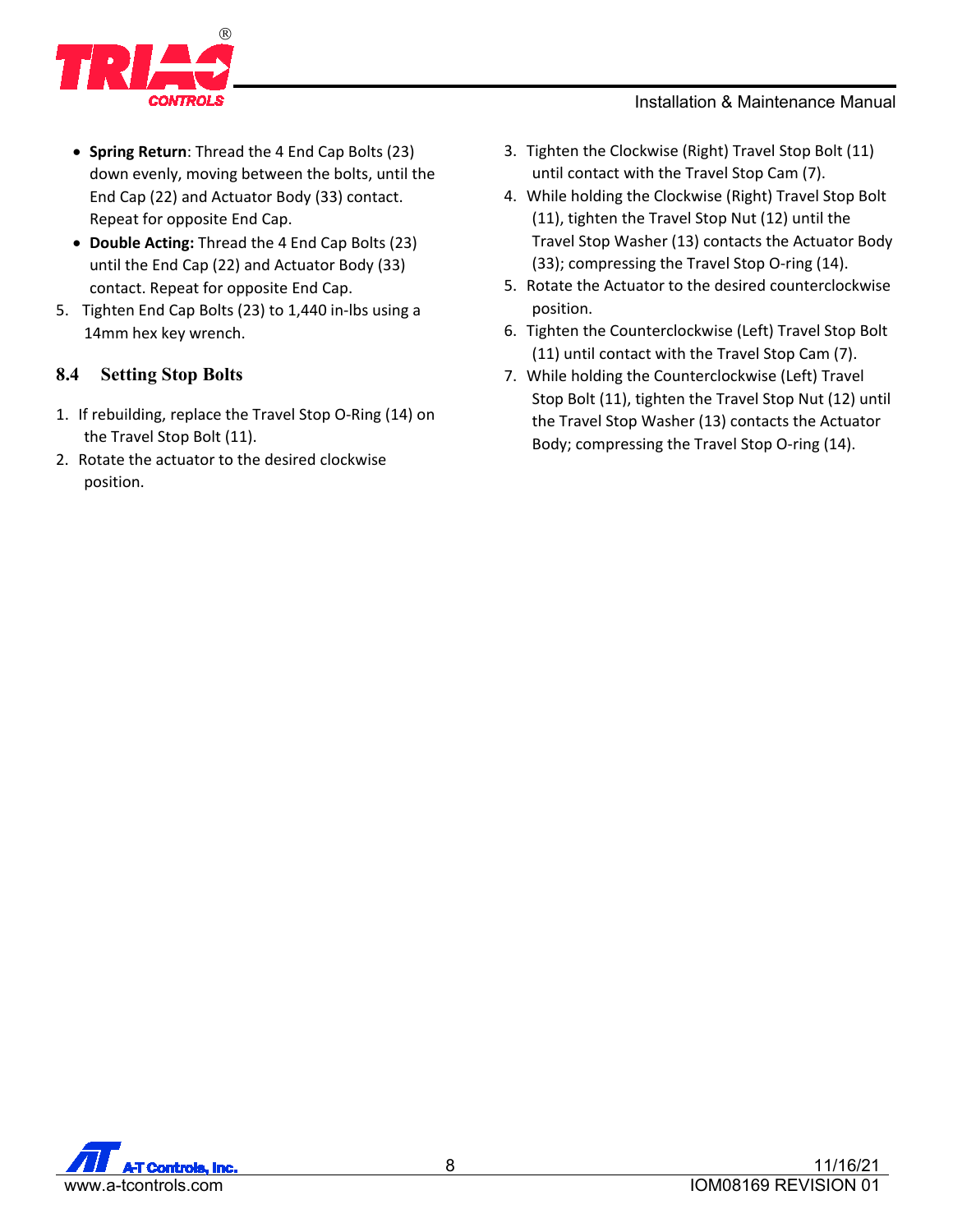

# **9 Spare Parts**

|             |                                    |                                   | Actuator Buna Repair Kit Viton Repair Kit Silicone Repair Kit | <b>Spring Cartridges</b> |         |  |
|-------------|------------------------------------|-----------------------------------|---------------------------------------------------------------|--------------------------|---------|--|
| <b>Size</b> | $-20^{\circ}$ F to $175^{\circ}$ F | $0^{\circ}$ F to 300 $^{\circ}$ F | $-58^{\circ}$ F to 175 $^{\circ}$ F                           | <b>Left</b>              | / Right |  |
| 3R2500      | 3RKB2500                           | 3RKV2500                          | 3RKL2500                                                      | 3R-SP2500                | N/A     |  |
| 3R3500      | 3RKB3500                           | 3RKV3500                          | 3RKL3500                                                      | 3R-SP-3500-L             |         |  |

# **10 Bill of Materials**



|     | 3R2500 & 3R3500                   |  |                     |                                 |                   |  |     |                                      |                          |                      |                                  |                   |
|-----|-----------------------------------|--|---------------------|---------------------------------|-------------------|--|-----|--------------------------------------|--------------------------|----------------------|----------------------------------|-------------------|
| No. | <b>Description</b>                |  | <b>Material</b>     | <b>Remarks</b>                  | <b>Repair Kit</b> |  | No. | <b>Description</b>                   | Otv                      | <b>Material</b>      | <b>Remarks</b>                   | <b>Repair Kit</b> |
|     | DRIVE SHAFT LOWER O-RING          |  | Nitrile Buna (NBR)  | Option: Viton® (FKM) & Silicone |                   |  | 21  | <b>INNER SPRING</b>                  | $\ddot{\phantom{1}}$     | <b>SUP 10</b>        |                                  |                   |
|     | <b>DRIVE SHAFT LOWER BUSHING</b>  |  | Nylon 4/6 (TP-601)  |                                 |                   |  |     | 22 END CAP                           | $\overline{\phantom{a}}$ | AC2B-F               | Epoxy Coated                     |                   |
|     | <b>DRIVE SHAFT</b>                |  | <b>S45C-D</b>       | Zinc/Chromate Plating           |                   |  |     | 23 END CAP BOLT                      | 8                        | 304 Stainless Steel  |                                  |                   |
|     | <b>DRIVE SHAFT MIDDLE BUSHING</b> |  | Nylon 4/6 (TP-601)  |                                 |                   |  |     | <b>PRE-TENSIONING O-RING</b>         | $\overline{\phantom{a}}$ | Nitrile Buna (NBR)   | Option: Viton® (FKM) & Silicone  |                   |
|     | <b>YOKE</b>                       |  | S45C-D              | Nitriding                       |                   |  |     | 25 PRE-TENSIONING NUT                | $\overline{\phantom{a}}$ | 304 Stainless Steel  |                                  |                   |
|     | YOKE PIN                          |  | S45C-D              |                                 |                   |  |     | 26 <b>IPRE-TENSIONING WASHER</b>     | $\overline{2}$           | <b>SPCC</b>          | <b>Electroless Nickel Plated</b> |                   |
|     | <b>TRAVEL STOP CAM</b>            |  | SCM21               | Nickel Phosphorus Coated        |                   |  |     | 27 END CAP O-RING                    | $\overline{2}$           | Nitrile Buna (NBR)   | Option: Viton® (FKM) & Silicone  |                   |
| 8   | <b>STOP CAM SPACER</b>            |  | <b>PTFE</b>         |                                 |                   |  |     | 28 SPRING GUIDE WASHER               | $\overline{2}$           | <b>SPCC</b>          | <b>Electroless Nickel Plated</b> |                   |
| 9   | DRIVE SHAFT UPPER BUSHING         |  | Nylon 4/6 (TP-601)  |                                 | ✓                 |  |     | 29 PRE-TENSIONING BOLT               | $\overline{2}$           | <b>SCM435</b>        | <b>Electroless Nickel Plated</b> |                   |
|     | <b>DRIVE SHAFT UPPER O-RING</b>   |  | Nitrile Buna (NBR)  | Option: Viton® (FKM) & Silicone |                   |  |     | 30 PISTON PIN SNAP RING              | $\overline{2}$           | Steel                | Zinc Plated                      |                   |
|     | <b>TRAVEL STOP BOLT</b>           |  | 304 Stainless Steel |                                 |                   |  |     | 31 PISTON PIN                        | $\overline{2}$           | S45C-D               | Nitriding                        |                   |
|     | 12 TRAVEL STOP NUT                |  | 304 Stainless Steel |                                 |                   |  |     | 32 PISTON ROLLER                     |                          | <b>Bearing Steel</b> | Nitriding                        |                   |
|     | 13 TRAVEL STOP WASHER             |  | 304 Stainless Steel |                                 |                   |  |     | 33 ACTUATOR BODY                     | $\mathbf{1}$             | A6NO1ST5             | Hard Anodized                    |                   |
|     | 14 TRAVEL STOP O-RING             |  | Nitrile Buna (NBR)  | Option: Viton® (FKM) & Silicone |                   |  |     | 34 POSITION INDICATOR                |                          | Polyethylene         |                                  |                   |
|     | 15 PISTON GUIDE PLATE             |  | NYLON6              |                                 | ୰                 |  |     | 35 DRIVE SHAFT SNAP RING             |                          | SK <sub>5</sub>      | Zinc Plated                      |                   |
|     | 16 PISTON                         |  | AC2B-F              |                                 |                   |  |     | 36 SUPPORT WASHER                    |                          | 304 Stainless Steel  |                                  |                   |
|     | 17 PISTON O-RING                  |  | Nitrile Buna (NBR)  | Option: Viton® (FKM) & Silicone |                   |  |     | 37 SUPPORT BUSHING                   |                          | <b>RTFE</b>          |                                  |                   |
|     | 18 PISTON GUIDE RING              |  | PTFE                |                                 | ✓                 |  |     | 38 HOLE SEAL                         |                          | Nitrile Buna (NBR)   | Option: Viton® (FKM) & Silicone  |                   |
| 19  | <b>SPRING GUIDE</b>               |  | AC2B-F              |                                 |                   |  |     | *Varies by size and pressure rating. |                          |                      |                                  |                   |
|     | 20 OUTER SPRING                   |  | <b>SUP 10</b>       |                                 |                   |  |     |                                      |                          |                      |                                  |                   |

| & 3R3500 |            |                                |                          |                      |                                  |                   |  |  |
|----------|------------|--------------------------------|--------------------------|----------------------|----------------------------------|-------------------|--|--|
|          | $\sqrt{6}$ | <b>Description</b>             |                          | <b>Material</b>      | <b>Remarks</b>                   | <b>Repair Kit</b> |  |  |
|          |            | 21 INNER SPRING                | ٠                        | <b>SUP 10</b>        |                                  |                   |  |  |
|          | 22         | <b>END CAP</b>                 | $\mathfrak{p}$           | AC2B-F               | <b>Epoxy Coated</b>              |                   |  |  |
|          |            | 23 END CAP BOLT                | 8                        | 304 Stainless Steel  |                                  |                   |  |  |
|          | 24         | <b>PRE-TENSIONING O-RING</b>   | $\overline{2}$           | Nitrile Buna (NBR)   | Option: Viton® (FKM) & Silicone  | ✓                 |  |  |
|          | 25         | <b>PRE-TENSIONING NUT</b>      | $\mathfrak{p}$           | 304 Stainless Steel  |                                  |                   |  |  |
|          | 26         | <b>PRE-TENSIONING WASHER</b>   | $\mathfrak{p}$           | <b>SPCC</b>          | Electroless Nickel Plated        |                   |  |  |
|          | 27         | <b>END CAP O-RING</b>          | $\overline{2}$           | Nitrile Buna (NBR)   | Option: Viton® (FKM) & Silicone  |                   |  |  |
|          |            | 28 SPRING GUIDE WASHER         | $\mathfrak{p}$           | <b>SPCC</b>          | <b>Electroless Nickel Plated</b> |                   |  |  |
|          |            | 29 <b>IPRE-TENSIONING BOLT</b> | $\overline{\phantom{a}}$ | <b>SCM435</b>        | Electroless Nickel Plated        |                   |  |  |
|          |            | 30 PISTON PIN SNAP RING        | $\overline{\phantom{a}}$ | Steel                | Zinc Plated                      |                   |  |  |
|          | 31         | <b>PISTON PIN</b>              | $\mathfrak{p}$           | S45C-D               | Nitriding                        |                   |  |  |
|          | 32         | <b>PISTON ROLLER</b>           | $\overline{2}$           | <b>Bearing Steel</b> | Nitriding                        |                   |  |  |
|          | 33         | <b>ACTUATOR BODY</b>           | $\mathbf{1}$             | A6NO1ST5             | Hard Anodized                    |                   |  |  |
|          | 34         | <b>POSITION INDICATOR</b>      | $\mathbf{1}$             | Polyethylene         |                                  |                   |  |  |
|          |            | 35 DRIVE SHAFT SNAP RING       | $\mathbf{1}$             | SK <sub>5</sub>      | Zinc Plated                      | ✓                 |  |  |
|          |            | 36 SUPPORT WASHER              | $\mathbf{1}$             | 304 Stainless Steel  |                                  |                   |  |  |
|          | 37         | <b>ISUPPORT BUSHING</b>        | $\mathbf{1}$             | <b>RTFE</b>          |                                  | ✓                 |  |  |
|          | 38         | <b>HOLE SEAL</b>               | $\overline{2}$           | Nitrile Buna (NBR)   | Option: Viton® (FKM) & Silicone  |                   |  |  |